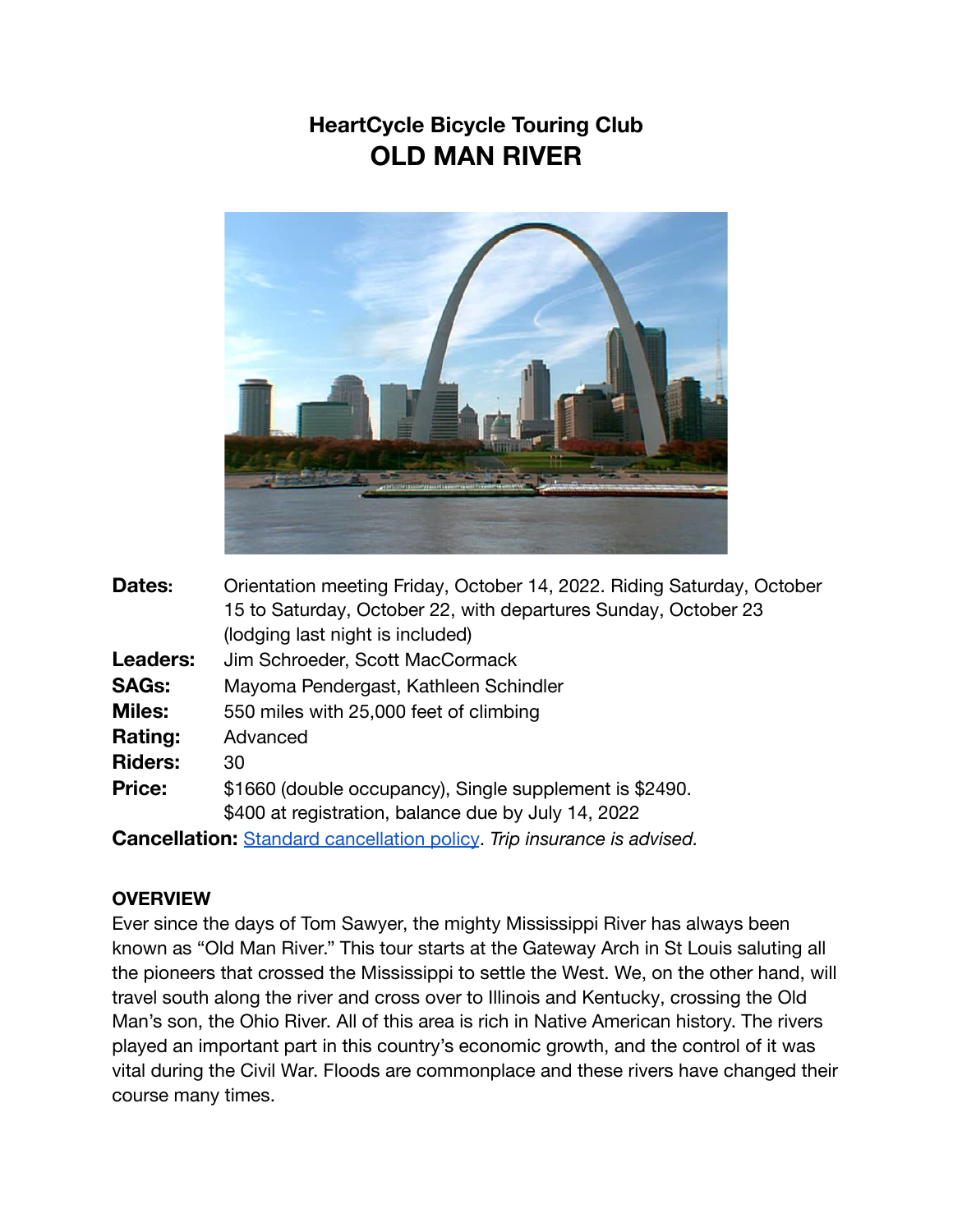Geographically, there is always a high side and low side, and the first couple of days in Missouri will be the high side. This means that the first couple of days will be the toughest of the tour with many short but steep uphills, so be ready!

Kentucky will greet you with some of the best country roads to ride on. The last days in Illinois will be flat, but I added a couple of climbs into the bluffs to break the monotony. Of course, riding this area in October is a gift to you—mother nature's colors.

Don't expect a lot of traffic out here as we travel from one county seat to another. Our day off will be in Paducah, Kentucky, which is home of the National Quilt Museum, and it has many restaurants and brewpubs along the old downtown beside the river.

No riding on the day off, as the next day is a century loop onto the Land Between the Lakes. However, there will be a 52-mile out and back for those less inclined!

As always, route maps with cue sheets are included along with RWGPS event links to all riders. Flashing red taillights and white front lights are strongly recommended in order to be seen by the locals. There will be some rechargeable USB ones available for use.

Bring clothes for both hot and cold weather. It should be dry, but rain is possible. We hope for it to be a crisp fall tour in order for those leaves to turn for us.

## **ITINERARY**



Friday, October 14 is orientation at 8pm but please try to attend our 20-mile warmup ride to Forest Park, the site of The World's Fair in 1904, and now home to many museums, a zoo, and plenty of bike paths. Check out nearby Gateway Arch too.



Saturday, October 15. We head out and pass Busch Stadium, then the famed brewery district with its distinctive smells. Riding through Grant's Civil War Headquarters and its national cemeteries, one can contemplate our history. Finally, the hills of Missouri will challenge those legs of yours all the way to St Genevieve. (85 mi / 5286 ft climbing)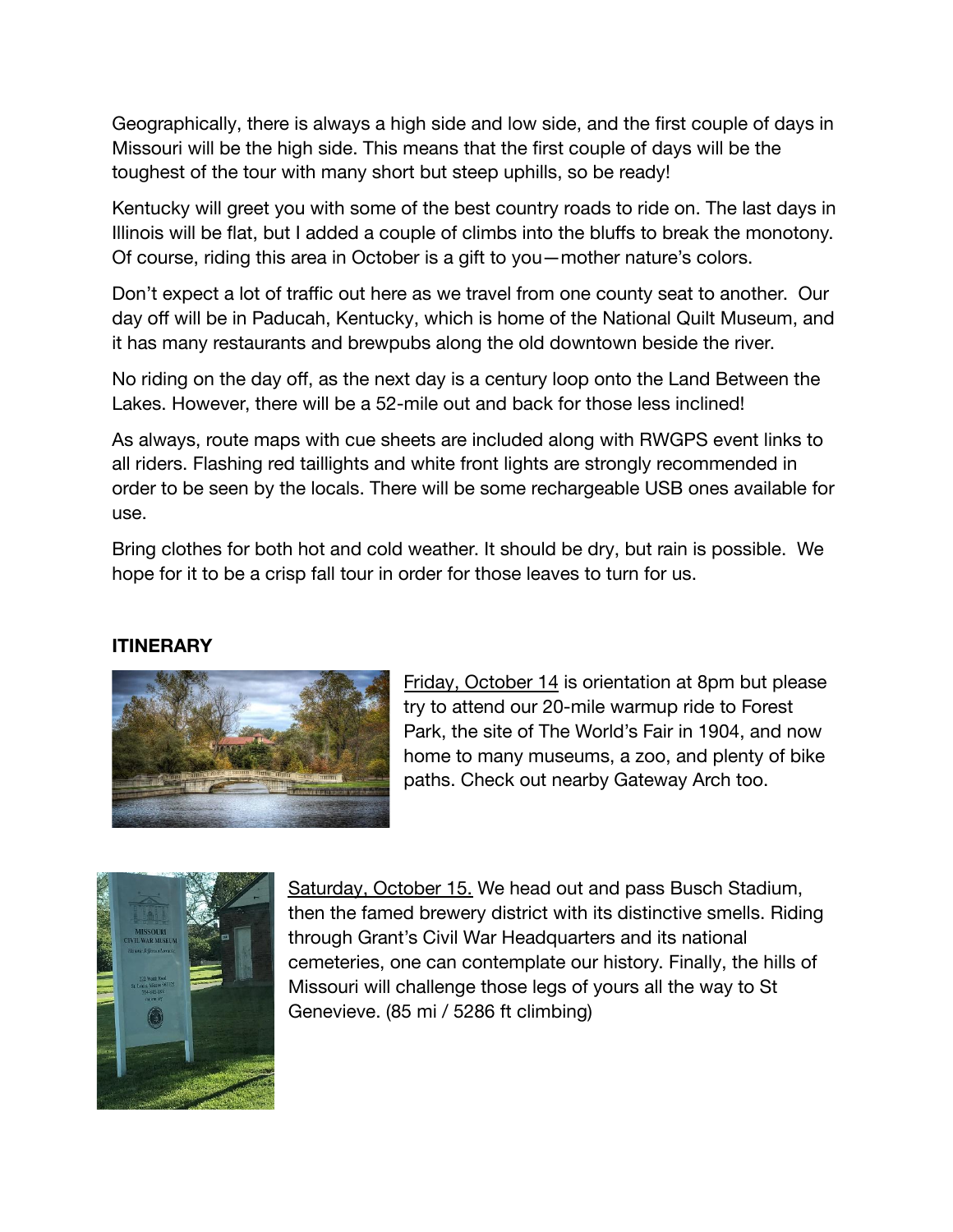

Sunday, October 16 will be more rolling as rich farmland takes over and we will be crossing the Trail of Tears before we reach Cape Girardeau. (82 - 86 mi / 4909 ft climbing))

Monday, October17. We leave Missouri and head east into Illinois and south into Cairo, about as river town as one can get. This was quite the town during the age of steamboats and paddlewheelers. Yes, we get to cross that behemoth bridge over the Ohio River into Kentucky to Paducah. (79 - 82 mi / 2452 ft climbing)





Tuesday, October 18 is our day off at the Holiday Inn Riverfront. Close by is the National Quilt Museum and the old downtown. Our group dinner will be at the hotel.

Wednesday, October 19. We will have an opportunity to ride a century, or close to it. The Land Between the Lakes is not quite an island, but it sure feels like it. We'll be riding in the northernmost area of this quiet part of nature. I compare this with the rollers on the Natchez Trace. There is a 52-mile out & back, which is all west of the Land Between the Lakes. (99 mi / 5044 ft climbing)